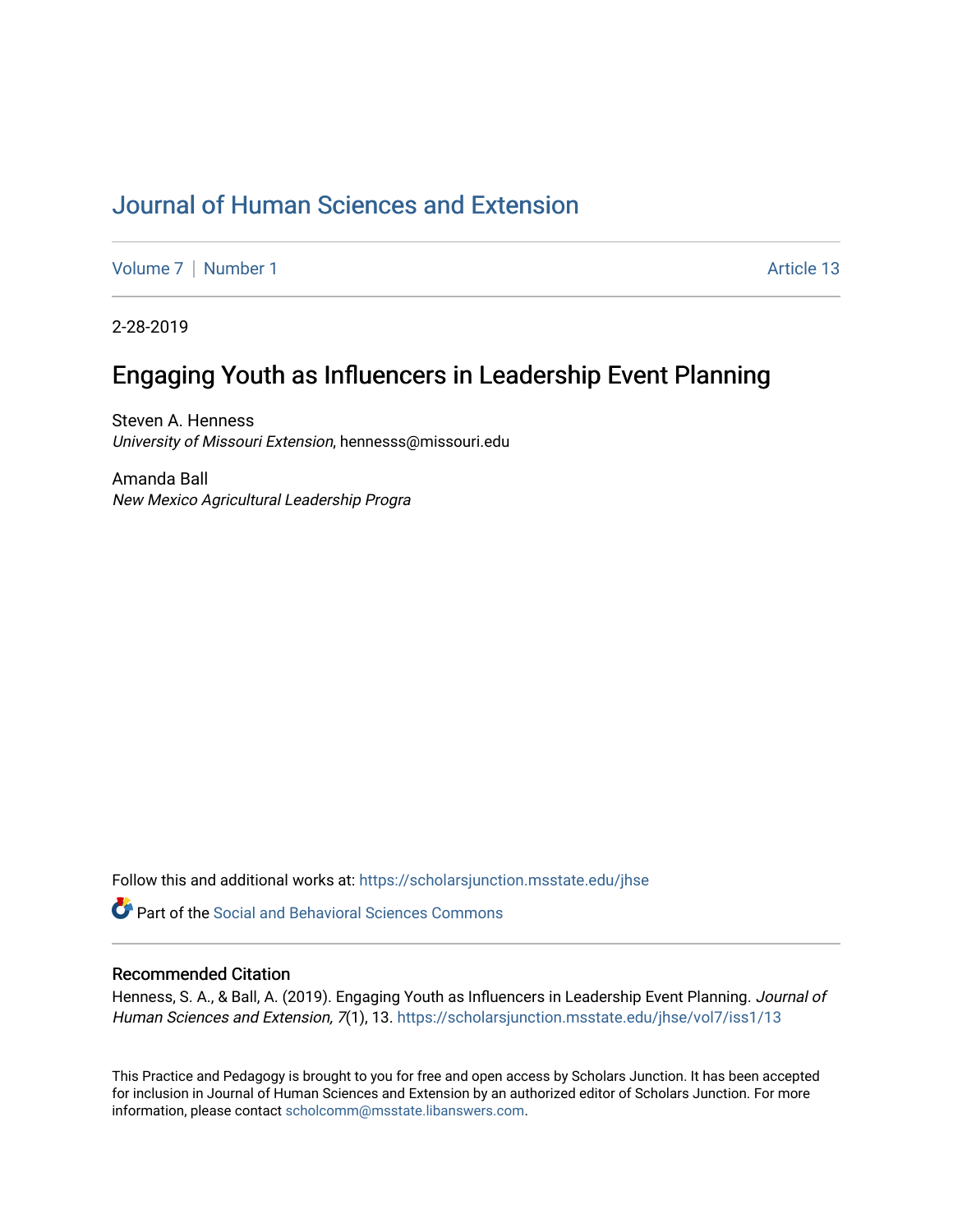# Engaging Youth as Influencers in Leadership Event Planning

# Acknowledgments

The authors would like to thank Bradd Anderson (University of Missouri Extension), Matt Calvert (University of Wisconsin Extension), and Tre Easterly (New Mexico State University) for reviewing and commenting on early drafts of this paper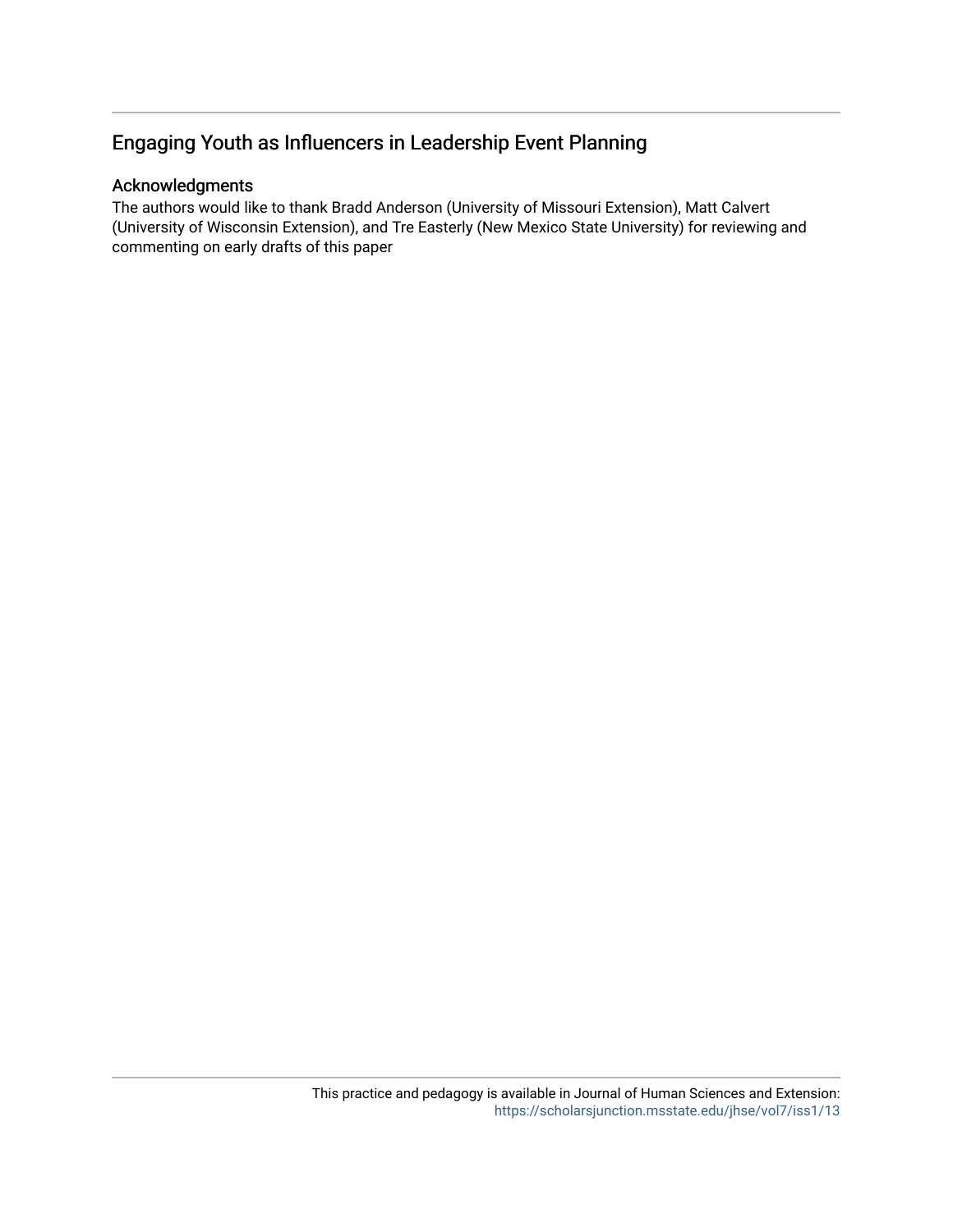# **Engaging Youth as Influencers in Leadership Event Planning**

# **Steven A. Henness**

*University of Missouri Extension*

# **Amanda Ball**

*New Mexico Agricultural Leadership Program*

*Contemporary youth development requires a new approach to involving youth in more active, engaging, and influential leadership roles. Teens and youth program professionals recognize the need young leaders have for more mentorship and accountability from adults to grow into their leadership potential. This paper specifically addresses how youth development professionals can engage student leadership teams in co-designing experiences for teens through the role of influencers. In this role, young leaders radiate their influence both laterally among their peers and vertically among adult leaders, developing stronger networks and gaining valuable experience. This paper draws observations from two state-level programs, the Missouri FFA Leadership Camp and the Missouri 4-H Youth Civic Leaders Summit, as examples of effective and productive practice. The authors provide recommendations on how adult practitioners can gain buy-in from other adult coordinators, incorporate youth as influencers in leadership event planning, and foster positive youth development in the process.*

*Keywords:* influencer, positive youth development, youth-adult partnerships, soft skills, pedagogy, andragogy, middle management

# **Introduction**

Founded upon Bronfenbrenner's (1979) ecological model, positive youth development recognizes the role of adults in creating positive environments that engage, challenge, and support youth to thrive. Yet, positive youth development also acknowledges the role of youth in contributing to their own development and the development of their communities. Positive youth development offers an asset-based approach to designing programs and working with young people.

National youth leadership survey results indicate that youth are optimistic about using their leadership skills in the future, but say they need more confidence, hands-on experience, and mentorship from adults to realize their full potential (Harris Poll, 2016). Seven out of ten youth surveyed see leadership as a skill they can practice and work to improve, but only three out of ten said they are prepared to lead.

Direct correspondence to Steve Henness at hennesss@missouri.edu.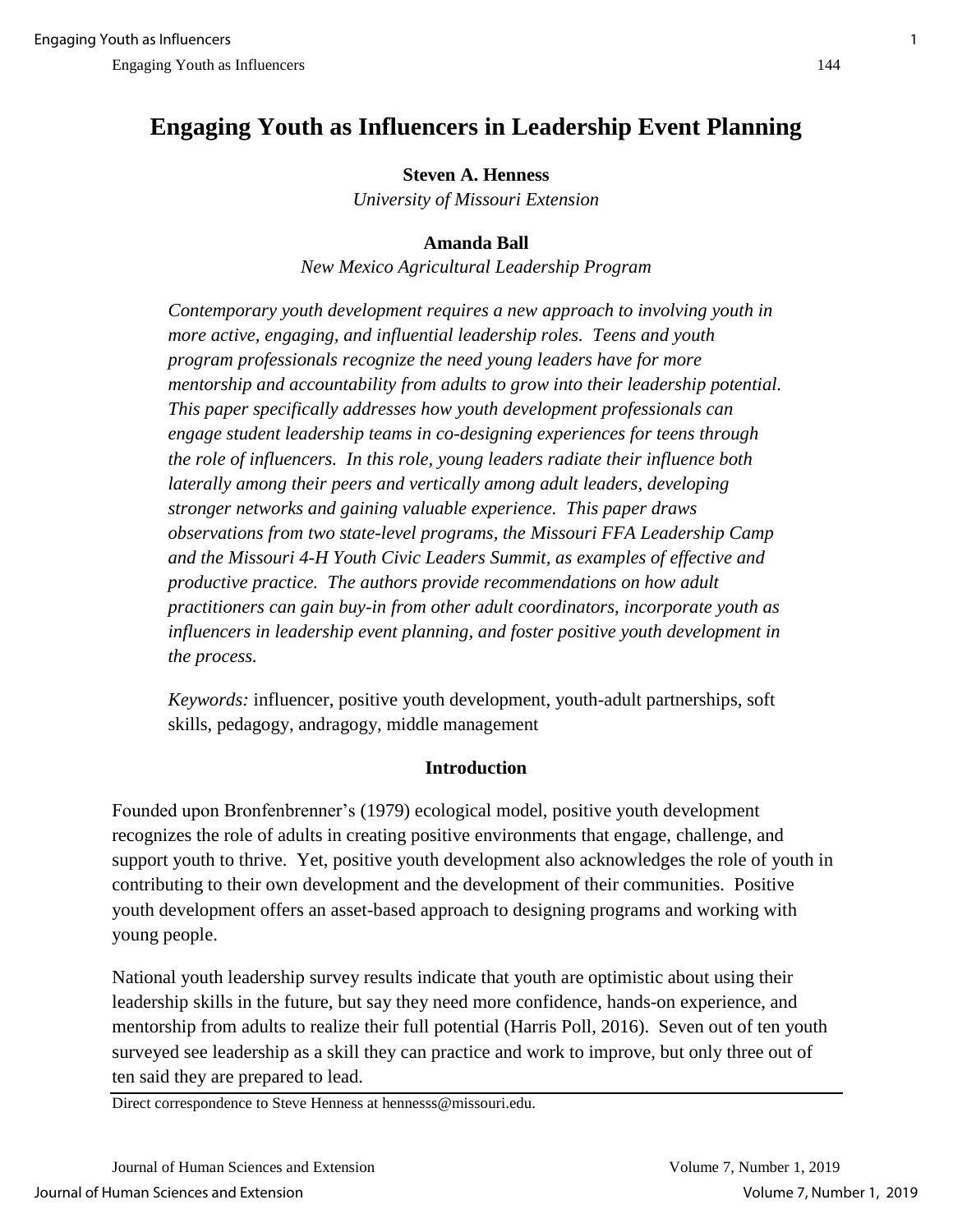Leadership, as described by MacNeil (2006), is a combination of the ability to positively influence with the authority to do so. Youth development professionals have articulated various ways in which young people can be empowered with authority and work in partnership with adults, becoming co-creators of their environments as planners, advocates, or advisors (Illinois 4- H, n.d.). These opportunities also move young people closer to the goals (or 5 Cs) of positive youth development, which include competence, confidence, character, caring, and connection, and lead to the "sixth C" of contribution (Hamilton, Hamilton, & Pittman, 2004; Lerner, Lerner, & Phelps, 2008).

4-H and FFA are both organizations with longstanding ties to rural communities. They share complementary (but not entirely overlapping) missions of fostering leadership, life skills, and community/civic engagement, equipping youth to be lifelong learners and leaders in their communities and the world (Hoover, Scholl, Dunigan, & Mamontova, 2007). FFA is linked to the U.S. Department of Education, while 4-H is part of the Cooperative Extension Service of the Land Grant University (LGU) system. Both organizations draw from a non-formal communitybased educational model, with a focus on career development and civic engagement. FFA programming involves a formal educational component, as well, delivered through classroombased high-school agricultural education (Hoover et al., 2007).

In this paper, we draw upon our experience as 4-H and FFA professionals who have coordinated adult teams in planning and conducting statewide leadership events with high school students. We share a commitment as youth development professionals to foster youth voices in planning and to accomplish our work through youth-adult partnerships. We address how youth development professionals can engage student leadership teams in co-designing and delivering youth development experiences for teens. We draw observations from two state-level programs, the Missouri FFA Leadership Camp and the Missouri 4-H Youth Civic Leaders Summit. We highlight how student leadership teams can bolster the goals of positive youth development and conclude with implications and recommendations for practice.

#### **Youth Leadership and Today's Workforce**

Leadership events are a key component of high school education, spanning both curricular and extracurricular involvement. From our observations, leadership conference planners often set goals for leadership experiences to align with goals of formal education. They seek to impart knowledge to students, have students gain competency in subject matter, and demonstrate mastery through leadership roles, contests, and competitions. Learning objectives for such events are framed in terms of knowledge or skills participants will gain to become better leaders. Content and method decisions are based on teacher-led classroom pedagogy. This traditional way of planning and conducting leadership events reflects a pedagogical approach, where the focus is on developing the individual capabilities of each student.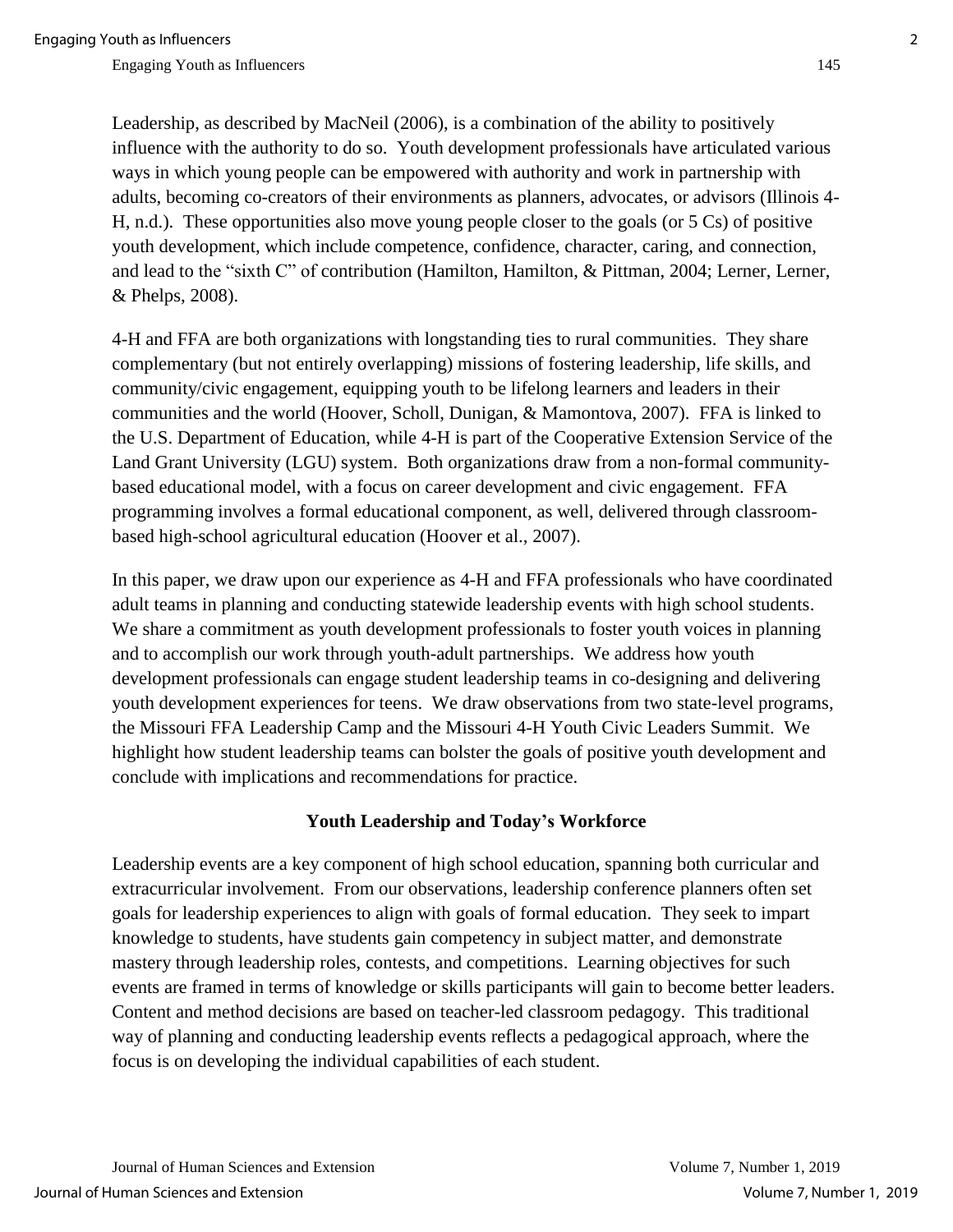Learning "how to learn" and how to connect with others to learn are essential skills for today's leaders (Marsick & Watkins, 2015). Today's real-world workforce is an increasingly collaborative environment where knowledge lies less with the individual and more between workers and within networks (Hoffman, Casnocha, & Yeh, 2014). To be effective, leaders must be able to navigate relationships within complex systems, gain access to knowledge, and apply it to problem-solving (Metcalf & Benn, 2013). In the area of career readiness, soft skills are of growing importance to employers seeking new hires (Office of Disability Employment Policy, n.d.). Soft skills, as differentiated from hard skills involving technical knowledge, are personal qualities, like teamwork, flexibility, and commitment that make an individual a contributing member of any group (National Soft Skills Association, 2016). In our view, traditional approaches to youth leadership development have not gone far enough to prepare students with the soft skills they need for today's workforce.

We propose an approach that practitioners can take in youth leadership event planning that better meets the developmental needs of young people preparing for today's workforce. This approach encompasses both the goals of education and, more broadly, positive youth development. Within this context, young people work as *influencers* on student leadership teams in roles designed to support their personal development, as well as the development of other youth.

For purposes of this study, we are defining influencers as youth in leadership team roles who influence both adult event planners and peer event participants. Influencers vocalize youth needs and desires to adult event planners and team leaders and influence youth participants by exemplifying actions and attitudes. As influencers, leadership team members build connections with adults and with each other and strengthen networks between youth event participants. They may occupy planning, advocating, advising, teaching, mentoring, and other leadership roles all at the same time. In this sense, influencers radiate impact up and down the channel of event planning, leadership, and participation. They point themselves and the other young people they influence toward attaining Lerner et al.'s (2008) sixth C of contribution.

#### **Planning Events with Youth Influencer Roles**

Student leadership teams at leadership events are typically comprised of high school age students with superior leadership ability as individuals, but relatively little experience as large event coordinators or group facilitators. As such, they start at the ground level when stepping into influencer roles, which gives adult planners and coaches the opportunity to initiate new thinking strategies and to introduce more mature and professional concepts, such as performance feedback, middle management, and networking. This situation is desirable for three reasons that relate to positive youth development.

First, student leadership teams engage youth in real-world settings that support soft skill development (Gates et al., 2016). Youth can practice and learn how soft skills like attitude, responsibility, communication, teamwork, and conflict resolution impact real-life events and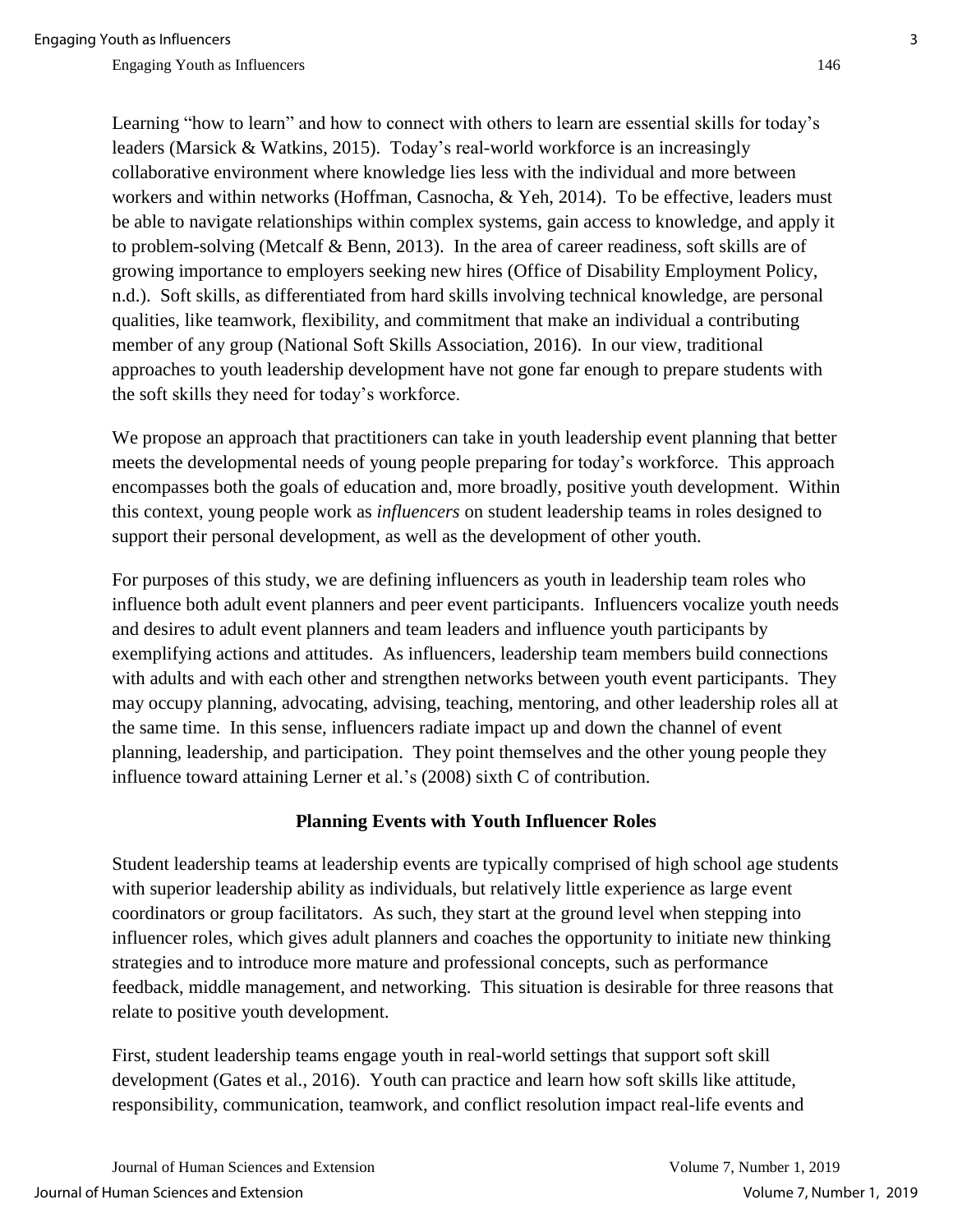people around them (ODEP, n.d.). Team experiences combine elements of the professional world and youth leadership development. Students stepping into influencer roles reflect a middle management approach to conference and event planning, as students function as quasi-middle managers or intermediaries between youth and adults. They are delegated tasks with specific parameters and outcomes, asked to represent lower and lateral level interests, and report to upper managers on needs and concerns. They receive coaching and feedback on performance, but also have the discretion to choose unique pathways to accomplishing goals.

Second, student leadership teams require adult planners to use a hybrid of pedagogy and andragogy methods to engage youth (Choy, 2005). This hybrid methodology combines strategies of both youth and adult education in training, coaching, and support (Anderson & Sandman, 2009; Delahaye, Limerick, & Hearn, 1994). Recognizing that teens are cognitively, socially, emotionally, and physically in the "middle ground" between childhood and adulthood requires practitioners to remain flexible while using a mixed-methods approach. Teens respond positively when adults meet them where they are and engage them as "adult leaders" and learners (Tomek & Williams, 1999).

Finally, using student leadership teams as influencers supports the development of young people as leaders (Camino, 2005). Whether through the power of position, knowledge, reverence, or coercion, leadership is a direct representation of influence (Maxwell, 2007). When affirming and recognizing youths' influences on event planning on multiple levels, we enable youth to progress along the path of influence and, in turn, grow their leadership ability.

To illustrate these points, we present case studies of two state-level programs utilizing young people as influencers: the Missouri FFA Leadership Camp, with the state FFA officer team, and the Missouri 4-H Youth Civic Leaders Summit, with the Summit youth host team.

Previous research has shown how case studies can be a useful approach for studying complex programs involving youth-adult partnerships, especially when identifying promising practices is the goal (Camino, 2005). Based on our personal observations, follow-up interviews with youth and adult event planners, insights and experience of other practitioners, and corroboration between the two state-level programs, we chose a case study approach. Advantages of this approach include an in-depth look at the details of program settings and youth/adult interactions. Limitations of this approach may include generalizing the findings to other settings. Research that involves more direct data collection from youth and adult planners and participants would enhance our understanding of how youth influence the process and the outcomes.

# **Case Study 1: Missouri FFA Leadership Camp**

The Missouri FFA Leadership Camp is a 5-day summer camp for high school agricultural education students. The camp is offered six times for six consecutive weeks each summer, with a rotation of five state officers working with a Camp Leadership Director and other support staff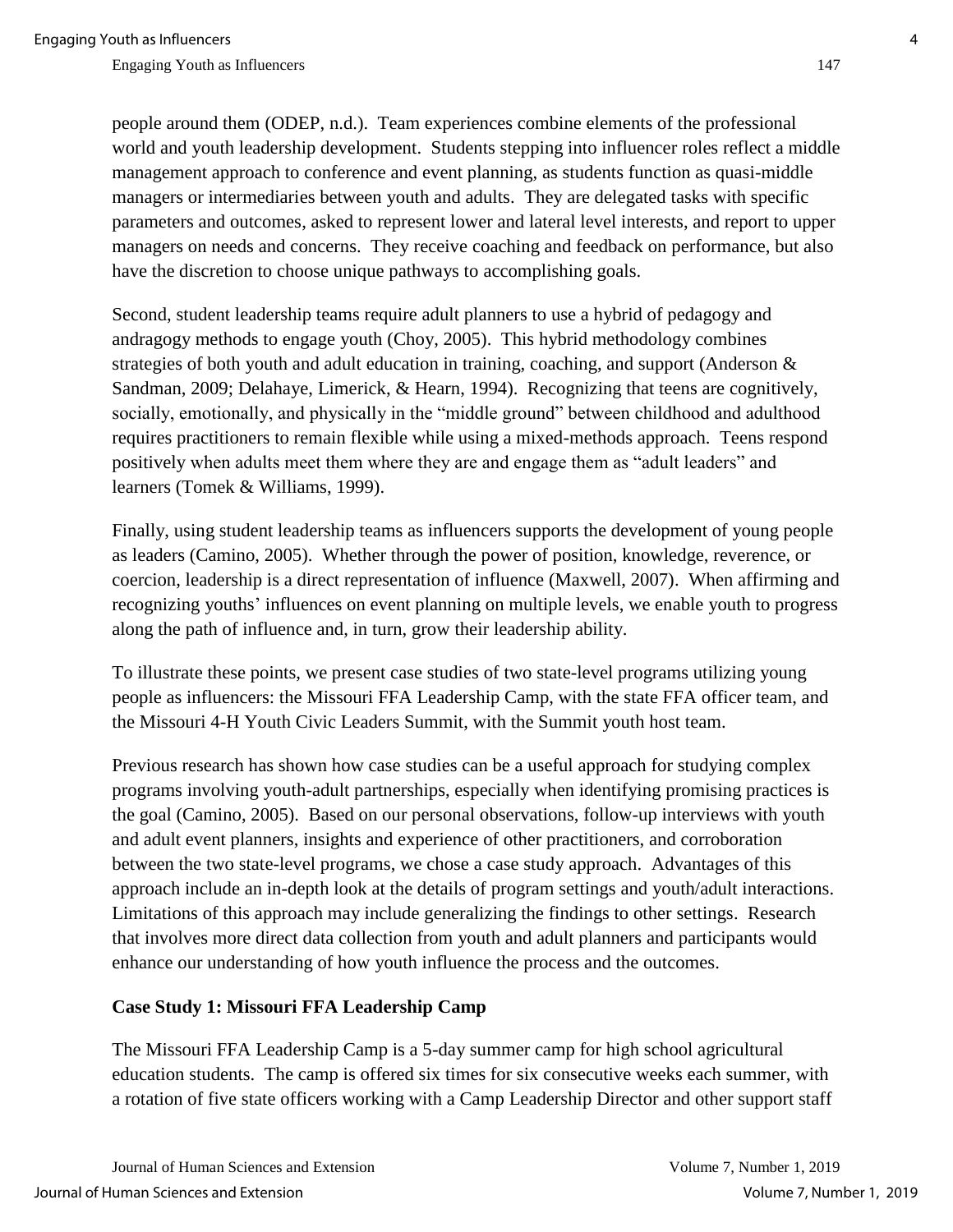to host the camp. Approximately 150-200 students attend each week, along with chapter FFA advisors, chaperones, and guest speakers.

The state officer team consists of 17 FFA members entering their senior year of high school or first two years of college. A panel of former state officers and current agriculture educators/FFA advisors select the state officer team annually to serve a one-year term. The Missouri FFA Leadership Camp provides the state officers with one of their first large group facilitation, motivational public speaking, and sustained member interaction experiences, just a few weeks after their election.

While at the FFA Leadership Camp, the state officers take on the role of influencers under the purview of the camp leadership director, who is responsible for assigning duties and giving feedback on their performance. The state officers are required to deliver short motivational speeches to campers and engage in multiple coaching sessions with the director before delivering the speech. In this sense, the themes of soft skill career development and blended teaching methods are highly evident.

The state officers also facilitate portions of a leadership workshop for large groups of campers and debrief with the team and camp leadership director shortly after. As part of this process, the camp leadership director incorporates elements of professional performance review, such as asking officers to self-evaluate, identify areas for improvement, or solicit feedback from peers. The review is not entirely student self-driven. The camp leadership director provides constructive criticism and facilitated reflection. This approach represents an andragogic approach of self-motivated learning, supported by a lesser, but no less valuable, pedagogic approach of walking the student through the process.

Despite a long-term trend separating management from leadership across public, private, and civic sectors (Drucker, 2001), the FFA Leadership Camp sustains the connection and even the integration of the two. The state officers are both leaders who influence campers and the camp leadership director, as well as managers who coordinate small groups and plan event logistics. The state officers take on the middle management role by becoming responsible for the performance of their student groups, including a student reflection team, weekly elected camp officers, and informal small groups during workshops. They report to the camp leadership director, addressing issues and presenting positive outcomes, to fuel the conversation of growth and maturity among these state officer leaders. These experiences parallel the responsibilities of middle managers in real-life organizational settings and offer opportunities to reflect on soft skills such as group dynamics and critical thinking.

Planned interactions between the state officers and Leadership Camp participants over multiple days build and extend statewide networks. The state officers commonly form connections with specific chapters or members during the Leadership Camp and continue building those relationships throughout the year at other events. Relationships with the camp leadership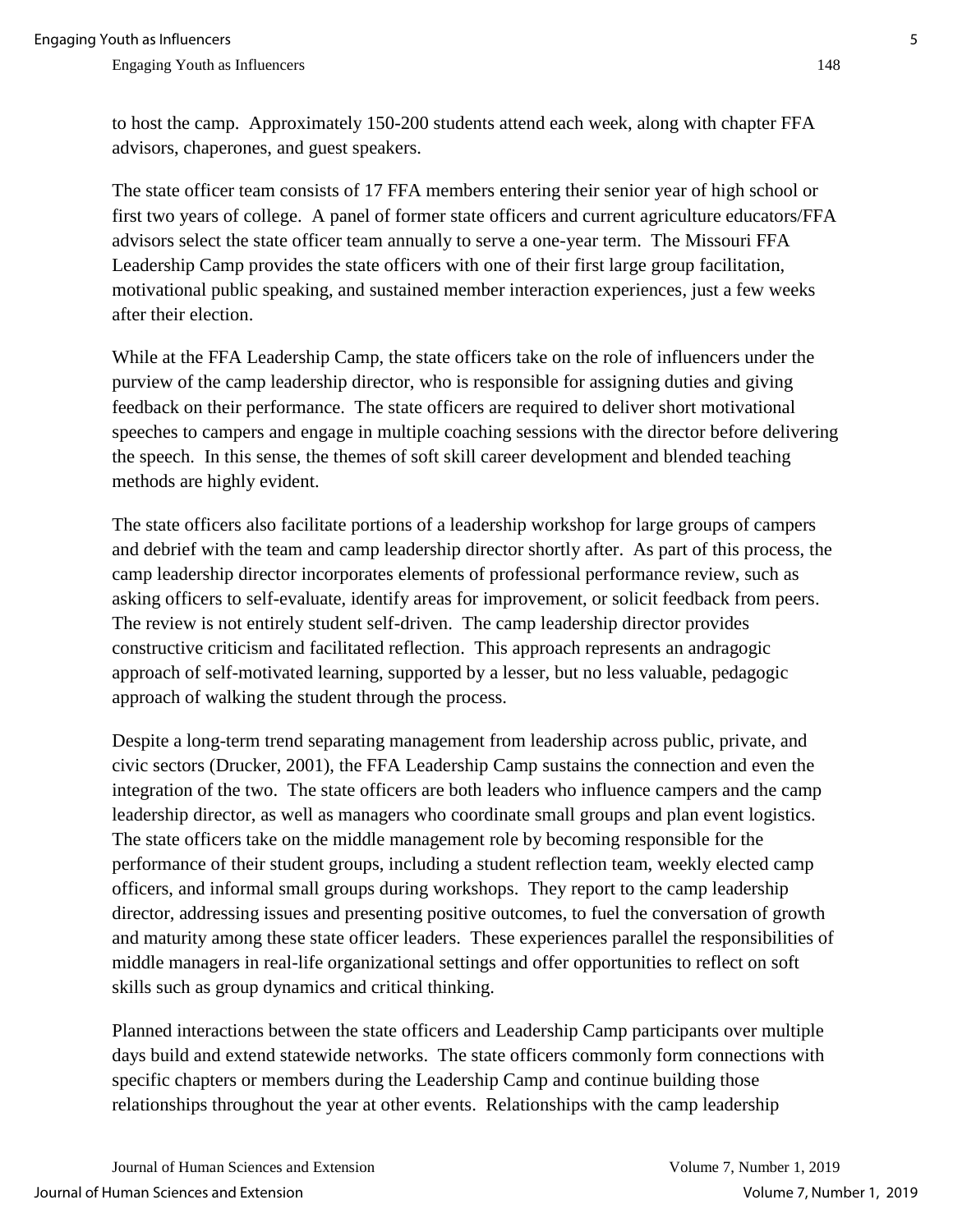director and other camp guests (i.e., speakers and presenters) expand the state officers' professional networks, connecting them with industry leaders, teachers, and mentors who become viable options for future role models.

# **Case Study 2: Missouri 4-H Youth Civic Leaders Summit**

The Missouri 4-H Youth Civic Leaders Summit is a statewide leadership conference organized by Missouri 4-H. Teams of youth, ages 14-18, attend with local 4-H staff members or volunteers as team leaders. Youth and adults participate together in teambuilding activities, a high ropes course activity, workshops, and action planning, emerging from the weekend with new partnerships and plans to engage their communities and world.

Summit objectives include increased knowledge of leadership styles, teamwork, awareness, and acceptance of differences, belief that youth and adults can work together, skills for civic engagement, and motivation to engage others.

Each year, the event planning team, made up of 4-H youth development and community development specialists, selects a youth host team from among county-based 4-H groups who apply. The youth host team must show a track record of teamwork and service and demonstrate readiness to help plan and lead the statewide conference.

The youth host team, with support from local 4-H staff or adult volunteers, joins the adult planning team in overall event planning to ensure decisions remain grounded in youth perspective. With adult guidance, youth host team members weigh in on event decisions and prepare for leadership roles they will step into during the conference.

The planning stage offers many opportunities for youth host team members to develop soft skills, including teambuilding, professional communication, consensus building, decision-making, and conflict resolution. The youth host team members collaborate fully with the adult planning team, mainly through the youth engagement associate (graduate assistant) and the lead organizer (state 4-H youth development specialist). The youth engagement associate is a graduate student who acts as a liaison between the youth host team and the adult planning team, and helps organize and facilitate youth host team meetings. Youth host team members generate ideas, weigh diverse opinions, and construct plans to implement group decisions. Exposure to virtual meeting platforms, online facilitation, and web etiquette offer youth host team members opportunities to learn technology skills for career readiness.

Youth host team roles and responsibilities reflect a blended approach to engagement involving andragogy and pedagogy. Youth host team members influence adult planning team decisions, including theme, keynote speakers, and workshop tracks. At the same time, they assume ownership and group decision-making for many conference details, including t-shirt design, food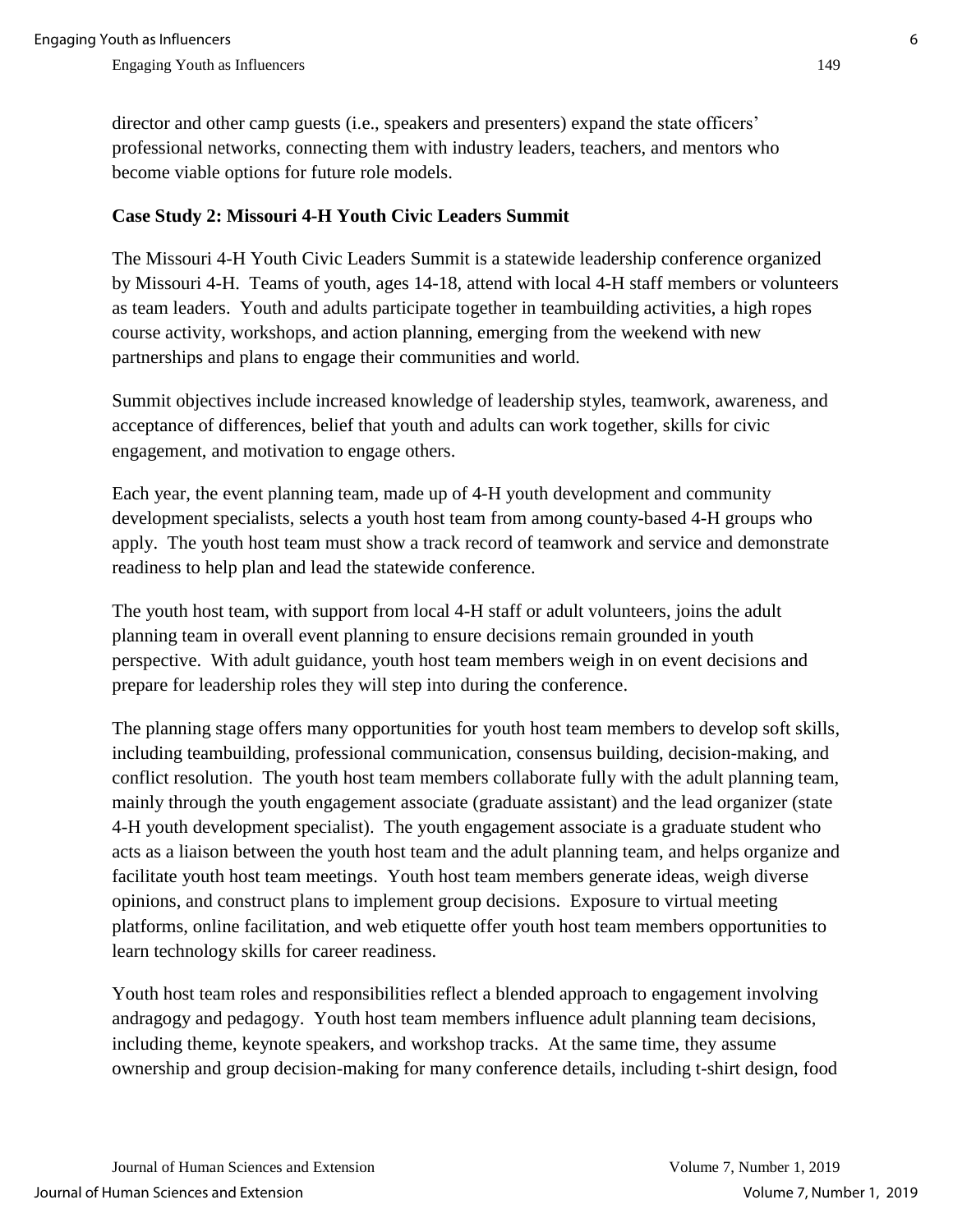menu, site decorations, meet and greet activities, group skits, plenary session speaking parts, breakout presentations, and recognition of teams at the closing assembly.

Youth host team members receive coaching and support for these roles from their 4-H staff person and adult volunteers, as well as the youth engagement associate and lead organizer. The youth engagement associate offers guidance on self-management, group facilitation, skit design and delivery, and reflection. Using a youth-learner approach, the youth engagement associate leads discussions on how youth host team members can prepare for their leadership roles and be ready to execute planned activities, and what the consequences of not being prepared would look like. Tip sheets and orientation materials balance between being fun and lighthearted, and informative and thought-provoking. Applying an adult-learner approach, the youth engagement associate uses context-setting questions with youth host team members to reflect on their experiences with event planning and leadership activities and to generalize these experiences to other roles and situations.

During the conference, youth host team members model how to be managers and leaders at the same time. They move between facilitating meet-and-greet activities, to socializing and interacting with youth participants, to working as a group to lead skits and workshops, and back again. Youth host team members carry the unique challenge of navigating professional performance expectations of adults, and remaining relatable and connected to their youth peers throughout the event. This dynamic role between adolescence and adulthood, between managers who get things done and leaders who inspire others to follow, causes youth to flex their influencer muscles.

By setting the prevailing tone for the event through careful planning, and then executing on-site leadership roles, youth host team members become as much in charge of the conference as the adult planning team. By co-creating an atmosphere of energy, interaction, and engagement, youth host team members influence the learning environment for 150 youth and adult participants at the Summit. In that regard, the role of youth host team members is indispensable to achieving the youth development objectives of the event.

#### **Recommendations for Event Planners**

How can 4-H and FFA professionals apply this approach to their work? We recommend five ways:

1) Utilize youth leadership teams as influencers in event planning, beyond existing roles they may already have in organizational leadership, facilitation or public speaking. Incorporate youth voices (i.e., state officers, youth hosts) in planning discussions, including long-distance communication and virtual planning, as these experiences help youth gain soft skills and collaboration skills needed for the workforce. To make engaging youth leadership teams more manageable, break event planning down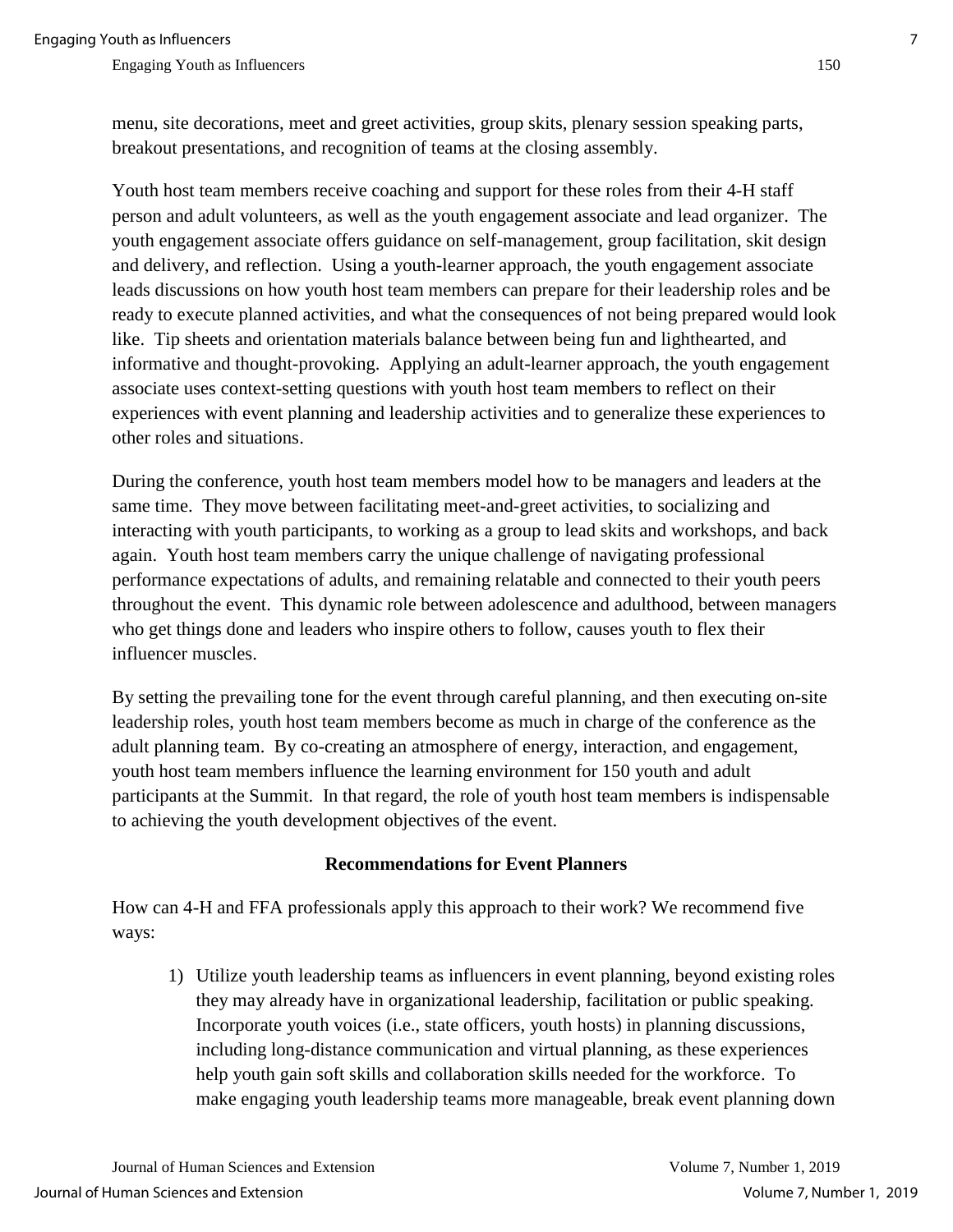into smaller parts. Focus on those parts of the process that are most conducive to having youth influence. Support youth with influencing the process through working in committees and work groups. For example, five FFA officers were assigned to each week of camp (rather than the entire slate of officers), creating a smaller working group to oversee and be accountable for that week's events and camper experiences. Similarly, the 4-H youth host team used subgroups to accomplish various tasks such as t-shirt design, skit writing, and team project presentations. In both cases, youth leadership teams realized they had made significant contributions, and adult event planners saw better results than if youth had not influenced the outcomes.

- 2) Help other adult leaders see and support youth as influencers. For adults involved in event planning, youth in middle management roles may be a new practice. While eager to show support, adults may need practical steps they can take, such as redirecting group discussions to youth, encouraging peer networking at events, or highlighting ways youth influenced a decision or outcome. Set clear group expectations for equal participation from youth and adults up front. Make frequent "check-ins" with youth about their perceived level of influence on the planning process. Recognize youth in person and in public for the influence they have on decisions and outcomes. If an FFA officer's idea resulted in the most highly ranked camp activity, make sure everyone (including the officer) knows it. If a 4-H youth host team member's suggestion leads to the securing of a speaker, announce it from the podium, or invite the young person to introduce the speaker.
- 3) Identify influencer roles youth can fill on-site at events to both grow individual leadership competence (human capital) and foster team development and networking (social capital). Along with subject matter/content, create environments that maximize youth networking, collaborating, peer role modeling, and adult support. Identify roles for youth that stretch their individual leadership capabilities (such as an FFA officer organizing a team to plan and present a large group workshop or skit at camp). Also, challenge leadership teams to collaborate on new levels (such as 4-H youth host team members working together to facilitate welcoming activities and large group games with their peers).
- 4) Engage influencers using a blend of andragogy and pedagogy. Recognize that youth contributors are at a developmental crossroads between adolescence and adulthood. For young people not yet fully adults, but exiting childhood, a blended approach ensures their involvement is developmentally appropriate. Design orientation activities for youth that draw upon their previous leadership experiences, as well as impart new leadership knowledge and skills. To help youth prepare for leadership roles, "push" new knowledge toward them as well as "pull" prior experiences out of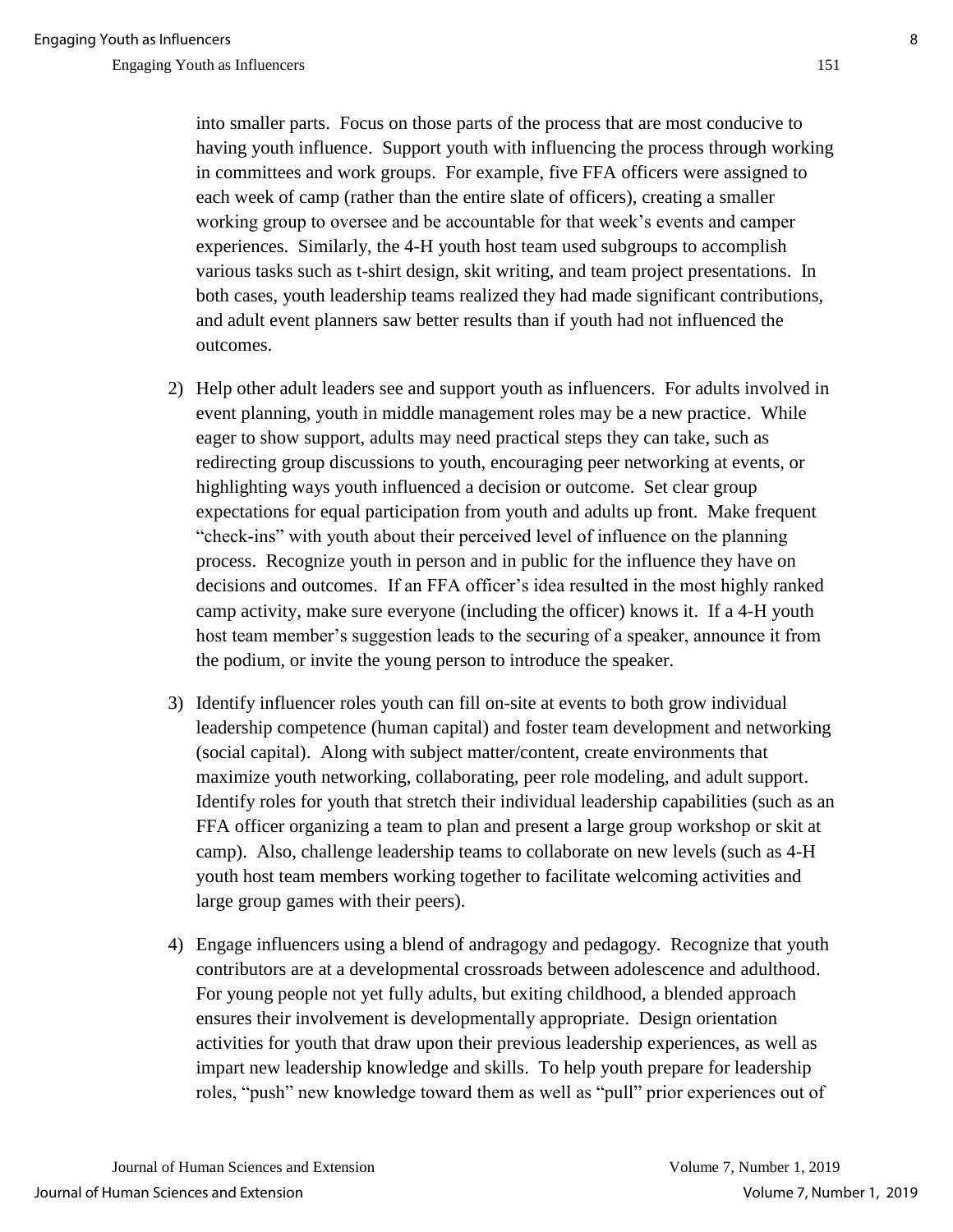them, coach youth through planning and leadership roles with realistic expectations. Balance schedules, performance expectations, and accountability for results with needs young people have for unstructured time, social interaction, friendship, and fun. Ask a variety of reflection questions that cause youth to think back on their own conference experiences, as well as put themselves in the shoes of others to understand how others experienced the process or event.

5) Recognize the role of youths as influencers as a realistic middle ground on youth participation. Time and other organizational constraints may create barriers for involving youth in full decision-making. On the spectrum of youth participation, influence is an attainable goal, which benefits all (MacNeil, 2000). Even though youth may lack the time for the entire speaker selection or hotel contracting process, influencers can still have a major sway on those decisions. FFA and 4-H professionals play a key role in elevating youth to the point of influencers in event planning. Acknowledge that young people will have as diverse and varying degrees of influence on the process as they are as diverse as individuals. Look for the "tipping point" at which individuals or groups find their voices. Help young people connect their involvement in event planning today to their pursuit of longer-term goals for college, family, and career later.

# **Conclusions**

Today's youths convey optimism about using their leadership skills but recognize their need for more confidence, experience, and adult mentors who can draw out their leadership potential. Educators, youth development professionals, and youth advocates can design youth leadership events with these goals in mind.

As collaboration and soft skill development become more important for college and career readiness, incorporating youth influencer roles into event planning provides opportunities for youth to stretch their leadership skills and interact with peers and adults on multiple levels. By doing so, event organizers can apply principles of youth-adult partnerships to the entire process of event design, implementation, and evaluation. With student leadership teams engaged as influencers, planners can reap the benefits of their positive influence on the environments they create, while offering young leaders opportunities to develop and sharpen skills sought by employers, communities, and the world.

# **References**

Anderson, K. S., & Sandmann, L. (2009). Toward a model of empowering practices in youthadult partnerships. *Journal of Extension, 47(*2), Article 2FEA5. Retrieved from https://joe.org/joe/2009april/a5.php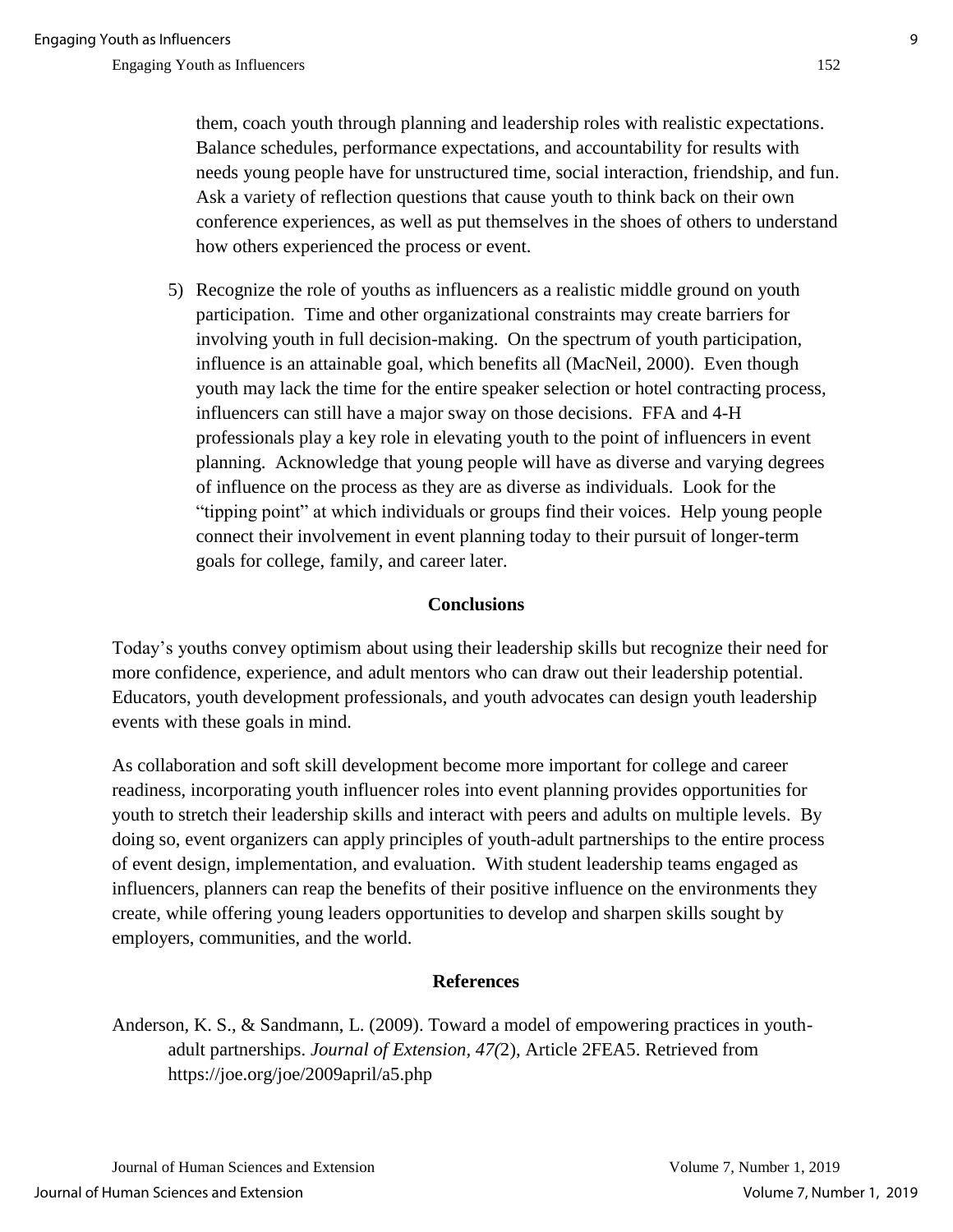- Bronfenbrenner, U. (1979). *The ecology of human development.* Cambridge, MA: Harvard University Press.
- Camino, L. (2005). Youth-led community building: Promising practices from two communities using community-based service-learning. *Journal of Extension, 43*(1), Article 1FEA2. Retrieved from https://www.joe.org/joe/2005february/a2.php
- Choy, S. (2005, Winter). Engaging youth learners. *Adult Learning Australia's Quest Magazine*, *2*, 26–28. Retrieved from https://eprints.qut.edu.au/6775/1/6775.pdf
- Delahaye, B. L., Limerick, D. C., & Hearn G. (1994). The relationship between andragogical and pedagogical orientations and the implications for adult learning. *Adult Education Quarterly, 44*(4), 187–200. doi:10.1177/074171369404400401
- Drucker, P. F. (2001). *Management challenges for the 21st century.* New York, NY: HarperCollins Publishers.
- Gates, S., Lippman, L., Shadowen, N., Burke, H., Diener, O., & Malkin, M. (2016). *Key soft skills for cross-sectoral youth outcomes.* Retrieved online from http://www.youthpower .org/resources/key-soft-skills-cross-sectoral-youth-outcomes
- Hamilton, S. F., Hamilton, M. A., & Pittman, K. (2004). Principles for youth development. In S. F. Hamilton & M. A. Hamilton (Eds.), *The youth development handbook: Coming of age in American communities* (pp. 3–22). Thousand Oaks, CA: Sage.
- Harris Poll. (2016). *National youth survey*. Chevy Chase, MD: National 4-H Council. Retrieved from http://cdn.4-h.org/wp-content/uploads/2016/04/National-Youth-Survey-Report-PUB LIC.pdf
- Hoffman, R., Casnocha, B., & Yeh, C. (2014). *The alliance: Managing talent in the networked age*. Brighton, MA: Harvard Business Review Press.
- Hoover, T. S., Scholl, J. F., Dunigan, A. H., & Mamontova, N. (2007). A historical review of leadership development in the FFA and 4-H. *Journal of Agricultural Education, 48*(3), 100–110. doi:10.5032/jae.2007.03100
- Illinois 4-H. (n.d.). *Illinois 4-H teen leadership: Finding the role that's best for you.* Retrieved from https://4h.extension.illinois.edu/sites/4h.extension.illinois.edu/files/programs/docum ents/leadership/teen-leadership-roles.pdf
- Lerner, R., Lerner, J. V., & Phelps, E. (2008). *The positive development of youth: Report of the findings from the first four years of the 4-H Study of Positive Youth Development*. Medford, MA: Tufts University.
- MacNeil, C. A. (2000). *Youth-adult collaborative leadership: Strategies for fostering ability and authority* (Master's thesis). Ann Arbor, MI: UMI Dissertation Services.
- MacNeil, C. A. (2006). Bridging generations: Applying "adult" leadership theories to youth leadership development*. New Directions for Youth Development*, *2006*(109), 27–43. doi:10.1002/yd.153
- Marsick, V., & Watkins, K. (2015). *Informal and incidental learning in the workplace*. London, UK: Routledge.